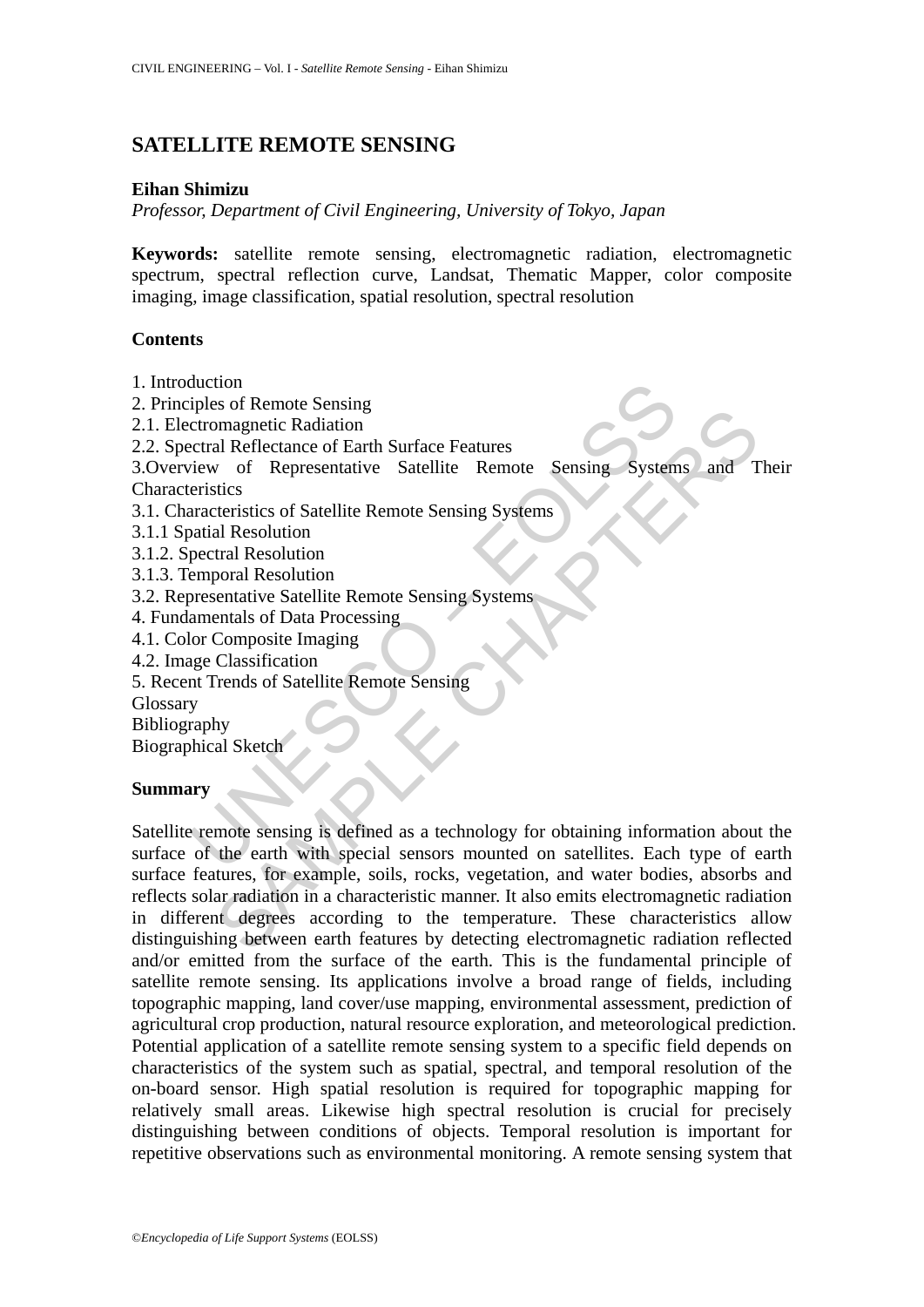possesses all of these high-resolution characteristics is obviously a target of satellite remote sensing projects, especially for topographic mapping.

### **1. Introduction**

Remote sensing is a science, art, and technology of extracting information about an object without actual contact with it. It involves a variety of sensing methods, which use electromagnetic radiation, terrestrial gravitation, magnetic intensity, sonic wave, and so forth. However, particularly in the field of civil engineering and surveying, remote sensing is generally referred to as a technology that surveys the earth surface by sensing and analyzing electromagnetic radiation reflected and/or emitted from the surface with sensors carried on satellites or aircrafts.



Figure 1: Data Collection by Satellite Remote Sensing

Remote sensing is divided into two broad categories: passive and active. Passive remote sensors detect only electromagnetic radiation naturally emanating from the surface of the earth, for instance, reflected sunlight or emitted thermal infrared rays that depend upon the temperature of objects. Typical passive sensors are photographic camera, electro-optical sensor, and passive microwave sensor. Active sensors, such as laser radar, illuminate the object of study with their own artificially produced radiation and record the reflected component.

When compared with the conventional methods of obtaining information on the earth surface, satellite remote sensing offers several distinct advantages. With this technology, it is possible (1) to collect consistent data over extensive area at a single point of time; (2) to acquire the data of the same area repetitively; (3) to make investigation over the attributes that are not visible to human eyes (by recording electromagnetic spectrum other than visible light, for example the near and thermal infrared regions); and (4) to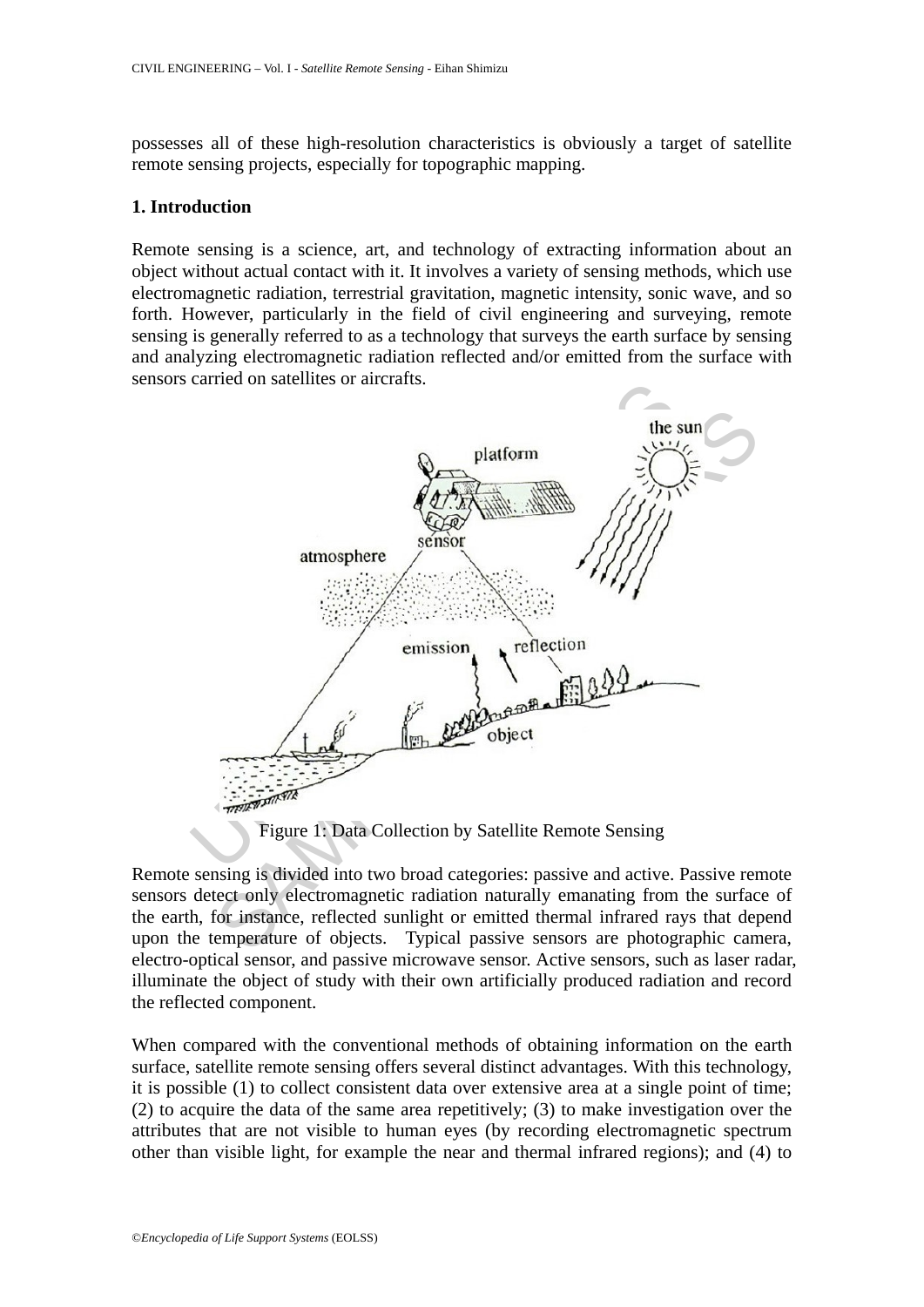obtain information in the form of digital data that can directly be fed into computer for efficient processing. Due to these remarkable characteristics of satellite remote sensing, it has been applied to a wide variety of scientific and technical fields, e.g., topographic and land cover/use mapping, environmental assessment and monitoring, agricultural mapping and prediction, resource exploration, meteorological monitoring and prediction and so forth.

Because of space limitations, this chapter is concerned mainly with the passive satellite remote sensing, and deals with the introductory items which are intended to import a basic knowledge required for those who will use satellite remote sensing to land-oriented surveys such as small-scale topographic and land cover/use mapping.

# **2. Principles of Remote Sensing**

## **2.1. Electromagnetic Radiation**

Electromagnetic radiation is energy that is propagated through free space or through a material medium in the form of electromagnetic waves. The characteristics of electromagnetic radiation vary in the wavelength. The whole range of wavelengths is called the electromagnetic spectrum. Largely for the convenience of reference, different names are assigned to different regions of the spectrum, which share similar characteristics. Visible light is only one of these spectral bands. Radio waves, infrared rays, and ultraviolet rays are other familiar forms. Figure 2 shows the electromagnetic spectrum.



Figure 2: Electromagnetic Spectrum

When the electromagnetic radiation interacts with the earth's atmosphere, different spectral bands behave differently. The radiation at certain wavelengths passes freely through the atmosphere, whereas it is restricted at some other wavelengths. Regions of the spectrum where the radiation can pass through the atmosphere are called atmospheric windows or, in short, windows. Satellite remote sensing makes use of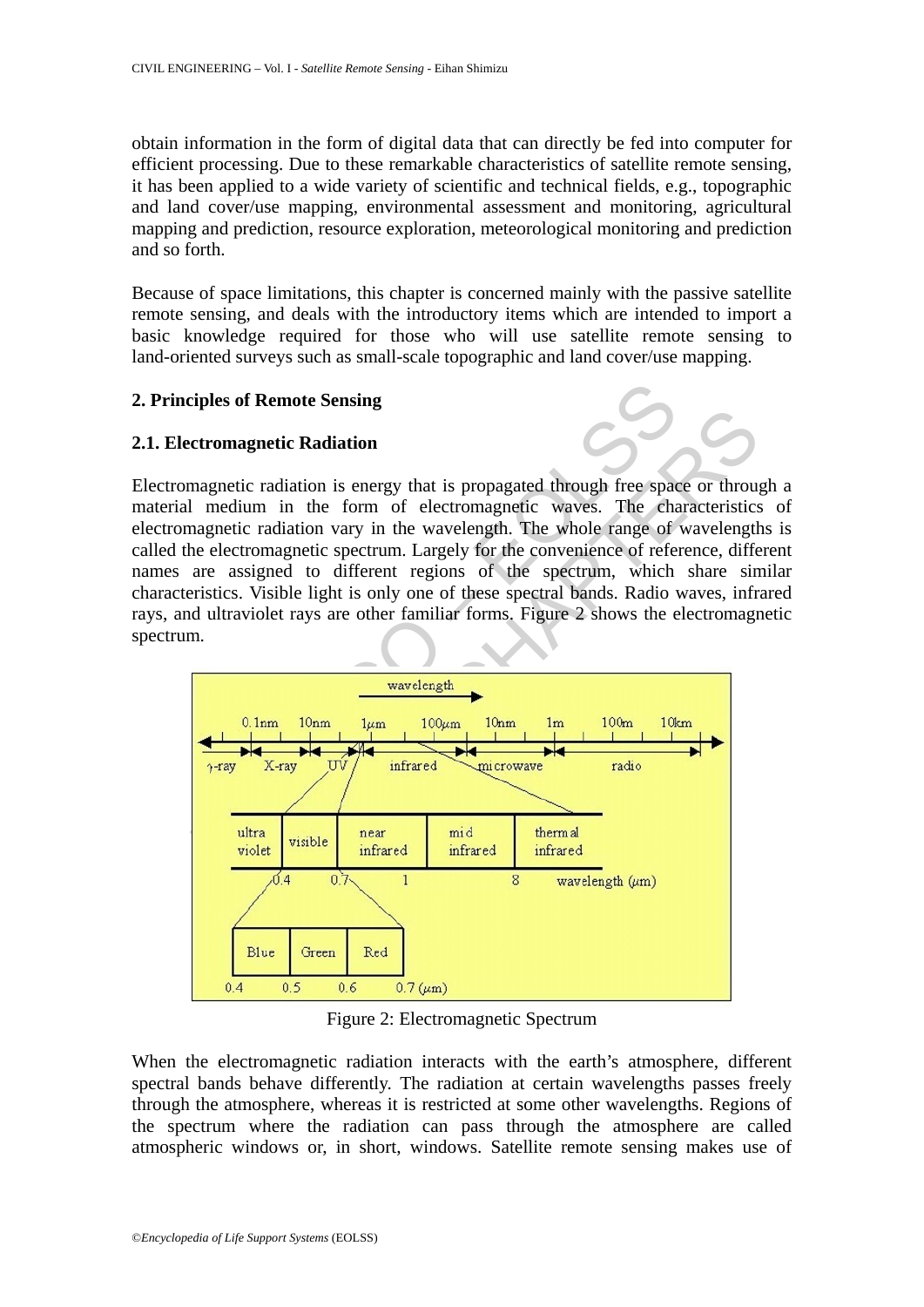electromagnetic radiation passing through these windows. Given in the order of increasing wavelengths, the spectral regions available for satellite remote sensing are ultraviolet, visible, infrared (in particular, near and thermal infrared), and microwave. Most commonly used regions in satellite remote sensing are visible and near infrared, and thermal infrared.

Electromagnetic radiations detected by satellite remote sensing instruments are divided into (1) solar radiation, which emanates from the sun and is reflected by the earth's surface and (2) terrestrial radiation, which is emitted by the earth's surface in different degrees according to the temperature. The intensity of solar radiation is high in the visible and near infrared bands, whereas the intensity of terrestrial radiation, although the absolute value of intensity is much lower than that of solar radiation, is relatively high in the thermal infrared band.

The value of intensity is much lower than that of solar radiation<br>the thermal infrared band.<br>d be noted that the remote sensors on-board satellites do not can<br>agnetic radiation that reaches from the earth to satellites.<br>Ag meter radiation that methods entough the method of capture all of<br>the method and conomical constraints, only some limited regions or bands of<br>netic radiation are selectively detected by remote sensors. Pote<br>so f a certain It should be noted that the remote sensors on-board satellites do not capture all of the electromagnetic radiation that reaches from the earth to satellites. Mainly due to technological and economical constraints, only some limited regions or bands of the electromagnetic spectrum are selectively detected by remote sensors. Potential applications of a certain remote sensor depend on the number of bands it can detect and the range these bands are located in the spectrum.

# TO ACCESS ALL THE **12 PAGES** OF THIS CHAPTER, Visit: http://www.eolss.net/Eolss-sampleAllChapter.aspx

#### **Bibliography**

- - -

Avery T.E. and Berlin G.L. (1992). *Fundamentals of Remote Sensing and Airphoto Interpretation, 5th Edition*: Prentice Hall. [This is a widely used introductory textbook covering all basic theoretical and practical topics with graphic illustrations and application examples]

Campbell J.B. (1996). *Introduction to Remote Sensing*: Guilford Press. [This book provides a comprehensive introduction to remote sensing practices and techniques]

Congalton R.G. and Green K. (1998). Assessing the Accuracy of Remotely Sensed Data: Principles and Practices: Lewis Publishers. [This is a complete introductory text with a special focus on assessing the accuracy of maps generated from remotely sensed data]

Jensen J.R. (1995). *Introductory Digital Image Processing: A Remote Sensing Perspectiv*e: Prentice Hall. [This is an introductory text for remote sensing, image processing, and geographic information system]

Lillesand T.M. and Kiefer R.W. (1999). *Remote Sensing and Image Interpretation, 4th Edition*: John Wiley & Sons. [This book is a widely used textbook that provides a broad overview on topics ranging from physical principles to applications of remote sensing]

Mather P.M. (1999). *Computer Processing of Remotely-Sensed Images, 2nd Edition*: John Wiley & Sons. [This book presents a technical and scientific overview of remote sensing and image processing, a unique